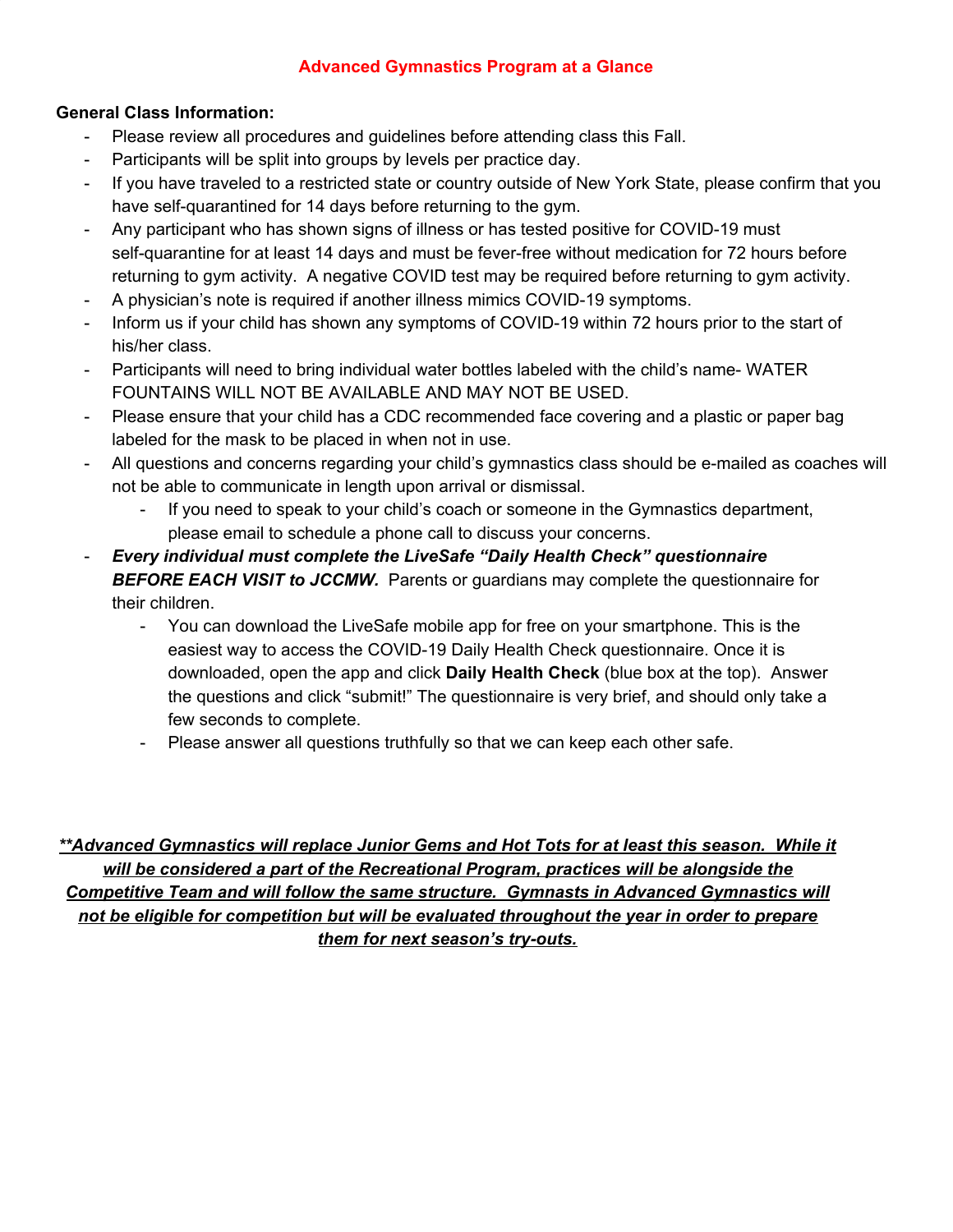#### **Arrival Guidelines:**

- Participants arrive for class in the main entrance at the designated drop-off location.
- PARENTS/GUARDIANS WILL NOT BE ALLOWED IN THE BUILDING.
- Children must be dropped off with the JCC staff at the door.
- Your LiveSafe Daily Health Check Questionnaire will be checked.
	- **A Green Check means that you are welcome to enter JCCMW.**
		- When you enter via the Main Entrance, a staff member will check your LiveSafe questionnaire results and confirm you received a green checkmark.
		- Then, the staff member will conduct a no-touch temperature scan for each person in your party. If anyone has a temperature of 99.9 degrees or lower, you will be given a "green light" to enter.
	- **A Red X means that you are NOT permitted to enter.**
		- The child will be expected to leave the premises and self-quarantine for 14 days, including 72 hours of being fever-free without medication before returning
- Masks must be worn while entering and exiting the building and the gym and in all communal areas.
- After clearance, participants will proceed to enter the gym via the gymnasium stairwell following the staff's instructions.
- All participants will be given hand sanitizer before entering the gym.

## **During class:**

- Upon approaching the gym via the gymnasium stairwell, participants will remove shoes and follow the marked path to an available cubby.
	- Attendance will be taken upon entering the gym
	- Cubbies will be marked with group colors to make for limited choices
	- Shoes, jewelry, and outerwear should be placed in the cubby
- Gymnasts will return to the walking path to find their assigned space to stretch.
- After warm-up, gymnasts will follow their assigned coach to their first rotation.
- A designated placemat for water bottles will be available at every event in order to keep participants from straying from their group throughout the class.
- Rotations will vary from day to day and week to week, at first.
	- This will allow as few groups as possible to participate in each event throughout one practice session.
	- This will also allow to more time to clean and disinfect in between rotations
	- A cool down will happen at the end of every practice before preparing for dismissal.

## **Dismissal Guidelines:**

- Dismissal will take place at the main entrance at the designated gymnastics pick-up location.
- PARENTS/GUARDIANS WILL NOT BE ALLOWED IN THE BUILDING.
- Participants are required to wear masks while exiting the building.
- Once the children have collected all of their belongings from the cubbies, each coach will walk their designated group outside for pickup.
- Participants will exit the gym via the door closest to the fitness studio.
- Coaches will lead the kids out of the building via the fitness door and walk to the designated pick-up location at the main entrance.
- Coaches will confirm that the whole group has been picked-up by a parent/guardian.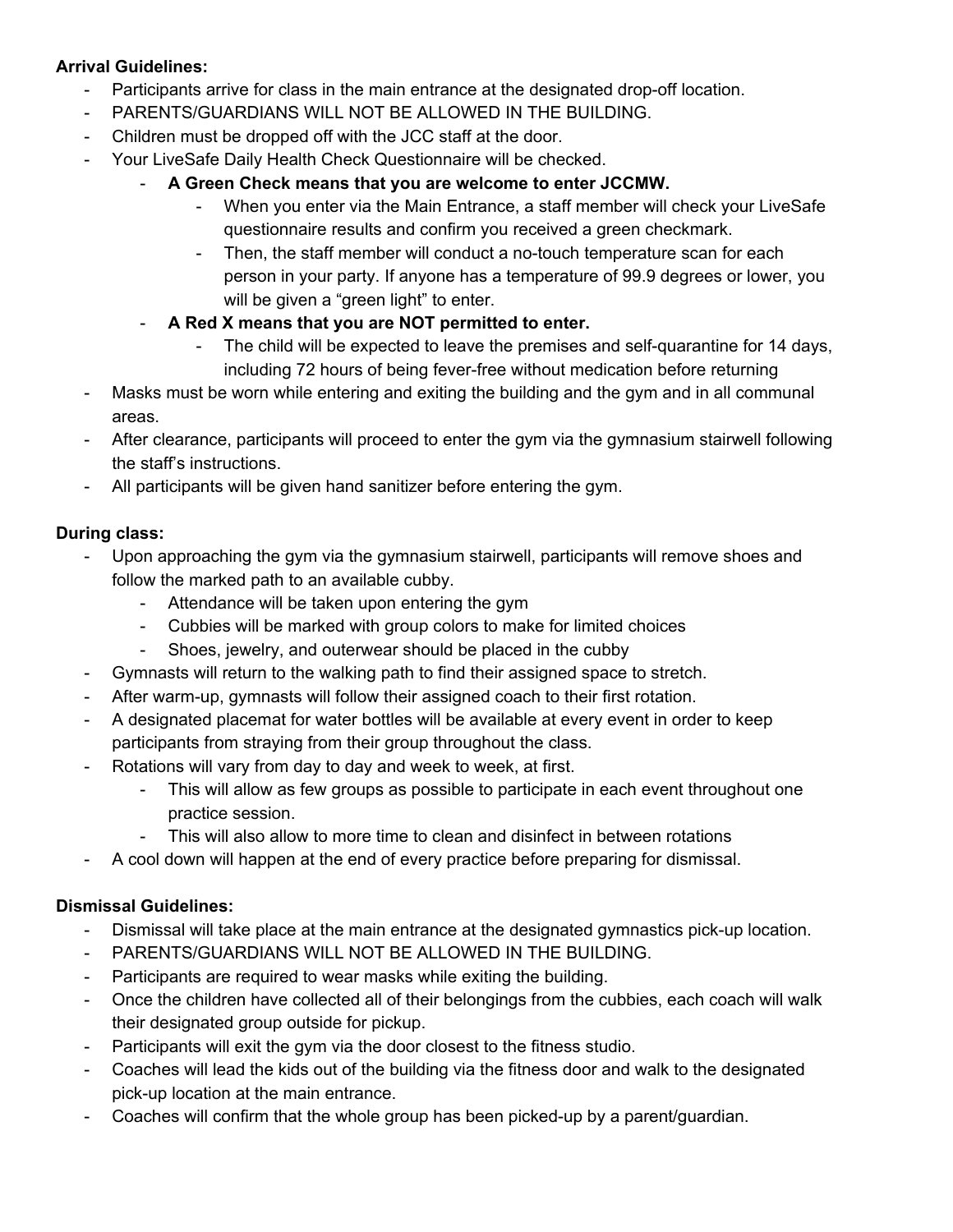#### **Re-Integration procedures for competitive gymnastics practices:**

\*The gym will be cleaned and sanitized between each class throughout the day. Equipment will be wiped down as necessary in between rotations.

\*The gym will be deep cleaned at the end of each practice to prepare for the next morning.

\*There will be no scheduled breaks during practice; gymnasts will bring water bottles to each event.

\*The first week back in the gym will consist of assessing the gymnasts' physical and mental health.

\*In the weeks to follow, we will gradually begin our yearly plan, which will focus on gaining back strength and flexibility that will be crucial to having a successful and safe year.

\*\*Please note that practice schedules, rotations, etc. may change as CDC and USA Gymnastics guidelines change.

## *Flexibility/Conditioning*

- This will be a very important aspect of starting back up. Flexibility and Conditioning will likely be a station at every event for at least the first couple of months in addition to conditioning for warm-up and flexibility for cool down.
- We will minimize the use of additional equipment and accessories.
- Flexibility and Conditioning should also be done at home in order to get the most out of your week.

## *Vault*

- While all vault stations will be used by a whole group during one rotation, they will be socially distant and kept sanitized.
- Partner work will be eliminated.
- Sanitize hands and feet before rotating to balance beam.

## *Uneven Bars*

- Gymnasts will be required to *provide their own chalk in their own chalk bags* (can be ziploc or *see below)*. Remind your gymnast to let you, as the parent, know if they need to restock their chalk supply.
	- <https://www.ten-o.com/Covid19-Products.html>
	- <https://www.gkelite.com/products/gk50>
	- <https://www.trainlikesimone.com/products/personal-chalk-bag-1>
	- Amazon has many options, as well
- Chalk will only be available in limited quantities in the gym office should someone need it on occasion.
- While all bar stations will be used by a whole group during one rotation, they will be socially distant and kept sanitized.
- Partner work will be eliminated.

## *Balance Beam*

- Sanitize hands and feet before rotating to balance beam.
- Max two gymnasts on a beam at one time will be allowed.
- While all beam stations will be used by a whole group during one rotation, they will be socially distant and kept sanitized.
- Partner work will be eliminated.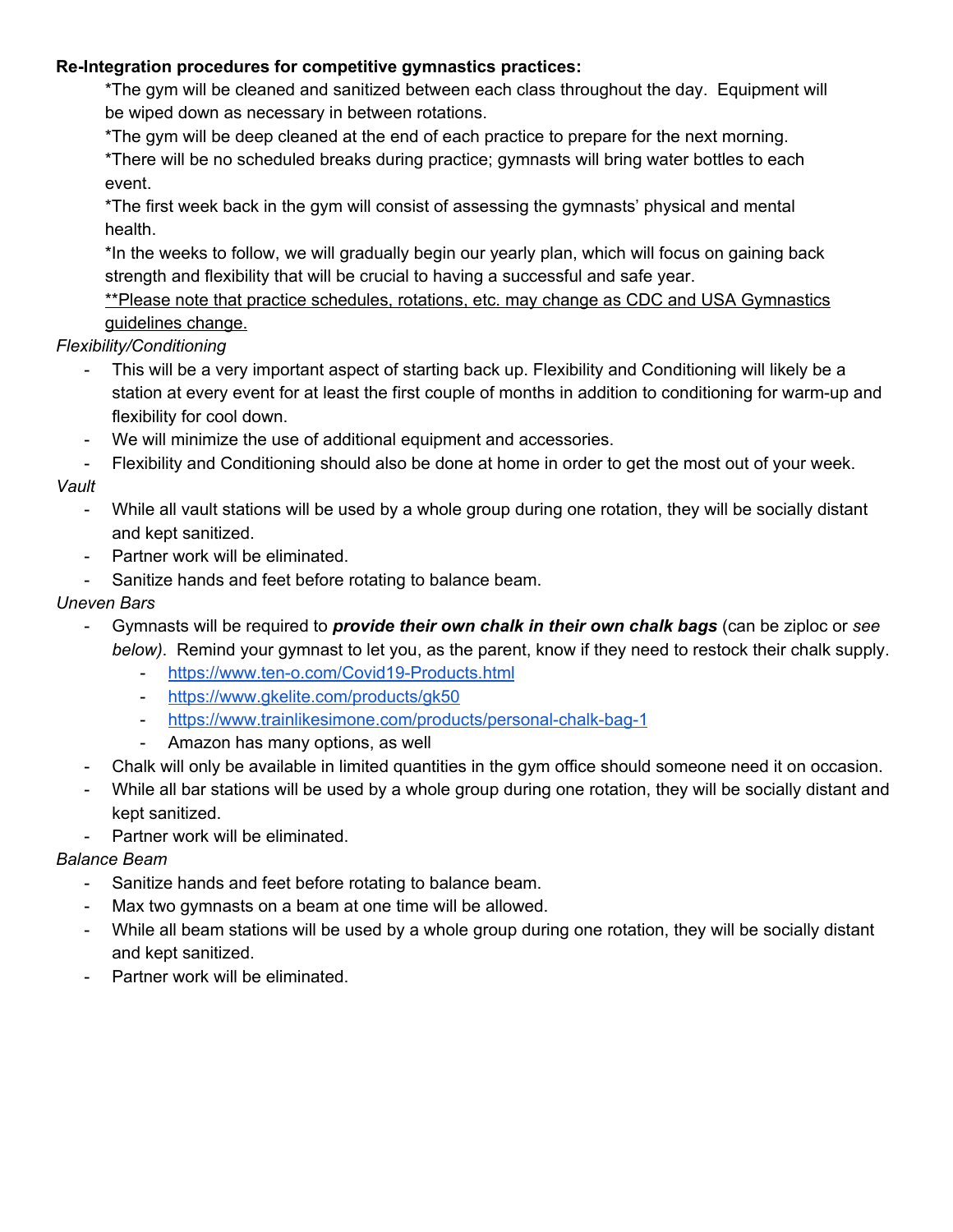#### *Floor*

- Running during warm-up or conditioning will be monitored so that one gymnast runs behind another.
- Floor lanes are 6 feet wide. This will be our guideline for spacing the gymnasts during warm-up and for any event that is taking place on the floor.
	- For floor lines- gymnasts will be spaced out along the wall and on the velcro lines and should wait until the gymnast in front of them is about halfway down the lane before starting their turn.
	- While all floor stations will be used by a whole group during one rotation, they will be socially distant and kept sanitized.
- Partner work will be eliminated.

## *Tumble Trak*

- Sanitize hands and feet before rotating to Tumble Trak.
- Gymnasts will take turns one at a time.
- If Tumble Trak is a station of its own, gymnasts will wait their turns on socially distant spaces.
- Tumble Trak may be incorporated into another event. In this case, it will be another station at that event.
- Partner work will be eliminated.

# **Rules of the gym:**

- Respect the coaches, your teammates and the gym itself.
- Hair must be tied back, out of the gymnast's face
	- For general gymnastics safety, and to keep the gym extra clean, please be sure that the gymnast's hair is pulled back tightly and securely for every practice
- Leotards must be worn to every practice. No shorts will be allowed.
- No jewelry should be worn in the gym, especially dangling earrings, bulky bracelets or necklaces of any kind
- There is no food or drink allowed in the gym, with the exception of a water bottle.
- Participants should take their water bottles with them to each event. Water fountains will be closed.
- Follow the walking paths, and try not to stray from your event.
- Wait your turn on marked, socially distant spaces, when specified.
- Stay with your group and coach for each rotation
- While bathrooms will be accessible, please be sure to have your children use the bathroom before coming to the JCC
	- We are limiting the amount of children in and out of the gym, especially to shared locations
	- No more than 2 kids will be allowed to use the facilities at one time
- Cubbies for storage of personal belongings:
	- Cubbies will be labeled by group color for rec class, and by name for team
	- Participants should bring minimal belongings into the gym to avoid contamination
	- Only street clothes, outerwear, shoes, water bottle, mask and bag for mask, and any necessary medical supplies should be brought into the gym
- As much as we want to support each other and share our accomplishments with our friends, high fives and hugs will not be allowed. Let's limit our excitement to elbow taps and air fives.
- Stay safe and have fun!